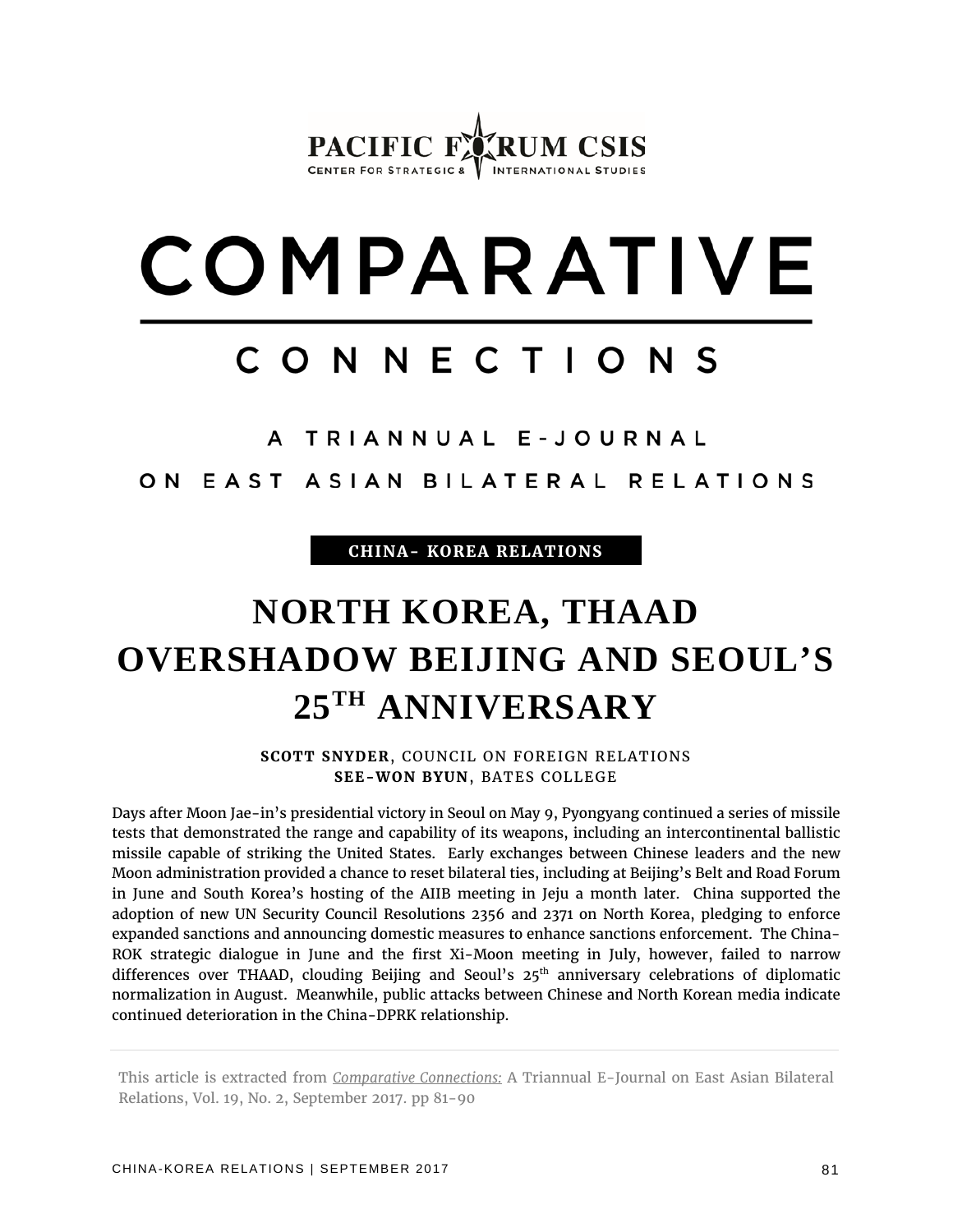#### **Pyongyang defies Chinese and international pressure**

North Korea tested two intermediate-range ballistic missiles (IRBMs) on May 14 and May 21; a short-range ballistic missile on May 29; several short-range projectiles on June 8; a new rocket engine on June 23; two intercontinental ballistic missiles (ICBMs) on July 4 and July 28; three short-range ballistic missiles on Aug. 26; and an IRBM on Aug. 29. Following weeks of US negotiations with Beijing, the UN Security Council adopted [Resolution 2356](https://www.un.org/press/en/2017/sc12853.doc.htm) on June 2 sanctioning more DPRK officials and entities, including North Korea's Strategic Rocket Force, which manages its ballistic missile programs. In response to Pyongyang's two ICBM tests in July, the UN Security Council on Aug. 5 adopted [Resolution 2371,](https://www.un.org/press/en/2017/sc12945.doc.htm) aimed to cut North Korea's annual export revenue of \$3 billion by a third.

President Trump in Twitter remarks on May 29 called Pyongyang's ballistic missile test an indication of "great disrespect" for China, a neighbor who is "trying hard." Chinese frustration with its North Korean ally surfaced with Pyongyang's first ICBM test on July 4, which the PRC Foreign Ministry condemned as a violation of "clear rules on North Korea's ballistic missile technology and activities" under UN Resolutions. PRC Ambassador to the UN Liu Jieyi raised an early alarm on July 3, cautioning against "disastrous" consequences without an immediate resumption of dialogue. US Defense Secretary James Mattis in a *CBS* [interview](https://www.cbsnews.com/news/transcript-defense-secretary-james-mattis-on-face-the-nation-may-28-2017/) on May 28 similarly warned against the risks of "catastrophic war" posed by Pyongyang's military threats if not resolved through diplomatic means. The July 4 test came three days after Moon Jae-in's first summit with Trump in Washington, seemingly rejecting the new South Korean president's pledge to improve inter-Korean ties through dialogue. It was also timed two days before Moon's talks with President Xi Jinping on the sidelines of the G20 Summit in Hamburg, where the two leaders condemned the test as "unforgivable" but failed to reconcile ongoing differences over THAAD.

#### **Coordinating Chinese, ROK, and US approaches to North Korea**

The escalation of North Korean military threats has amplified the need to coordinate policy responses among China and the new administrations in Seoul and Washington. Beijing is pushing for a two-pronged approach to Korean Peninsula denuclearization that calls for Pyongyang's suspension of nuclear and missile tests in exchange for the suspension of US-ROK joint military exercises. Since taking office May 10, Moon has promoted his own dual-track approach of seeking DPRK denuclearization and inter-Korean dialogue. In a May 2 *Washington Post* [interview](https://www.washingtonpost.com/news/worldviews/wp/2017/05/02/interview-with-moon-jae-in-set-to-become-south-koreas-next-president/) ahead of his election, he expressed support for Trump's "pragmatic approach" of pressure and openness to dialogue. The Trump administration's fourpoint policy was revealed later that month during a meeting between a bipartisan group of ROK politicians and US Special Representative for DPRK policy Joseph Yun. It ruled out the military option despite earlier indications of such a possibility while emphasizing the following points: (1) not recognizing North Korea as a nuclear weapon state, (2) sanctions and pressure, (3) not seeking regime change, and  $(4)$  dialogue.

Although President Moon seeks cooperation with Beijing and Washington, he has stressed Seoul's pursuit of a more independent DPRK policy under his leadership. At the Jeju Forum on June 1, Moon reiterated his promise to "take the lead in dealing with Korean Peninsula issues without relying on the role of foreign countries." Rep. Park Byeong-seug of the ruling Democratic Party delivered Seoul's core positions as South Korea's representative to the "Belt and Road Forum" on May 14-15 in Beijing, where he met separately with President Xi and State Councilor Yang Jiechi: (1) no war under any condition, and  $(2)$  no discussion of the Peninsula's future without South Korea's presence. Prospects for a China-ROK diplomatic reset waned as the PRC digested Moon's support of THAAD in the run-up to his first meeting with President Trump in Washington at the end of June. By the time Moon met Xi on the sidelines of the G20 in Germany, the damage had been done. Beijing dismissed Seoul's proposal of three-way negotiations with Washington on THAAD, which included formation of a joint panel to examine THAAD's technical specifications, reportedly raised during the summit talks in Germany.

Timed against annual US-ROK military drills, Pyongyang's latest missile test in August, according to Kim Jong Un, was "the first step of the military operation of the Korean People's Army in the Pacific and a meaningful prelude to containing Guam." Beijing's linkage of DPRK tests and US-ROK military exercises targets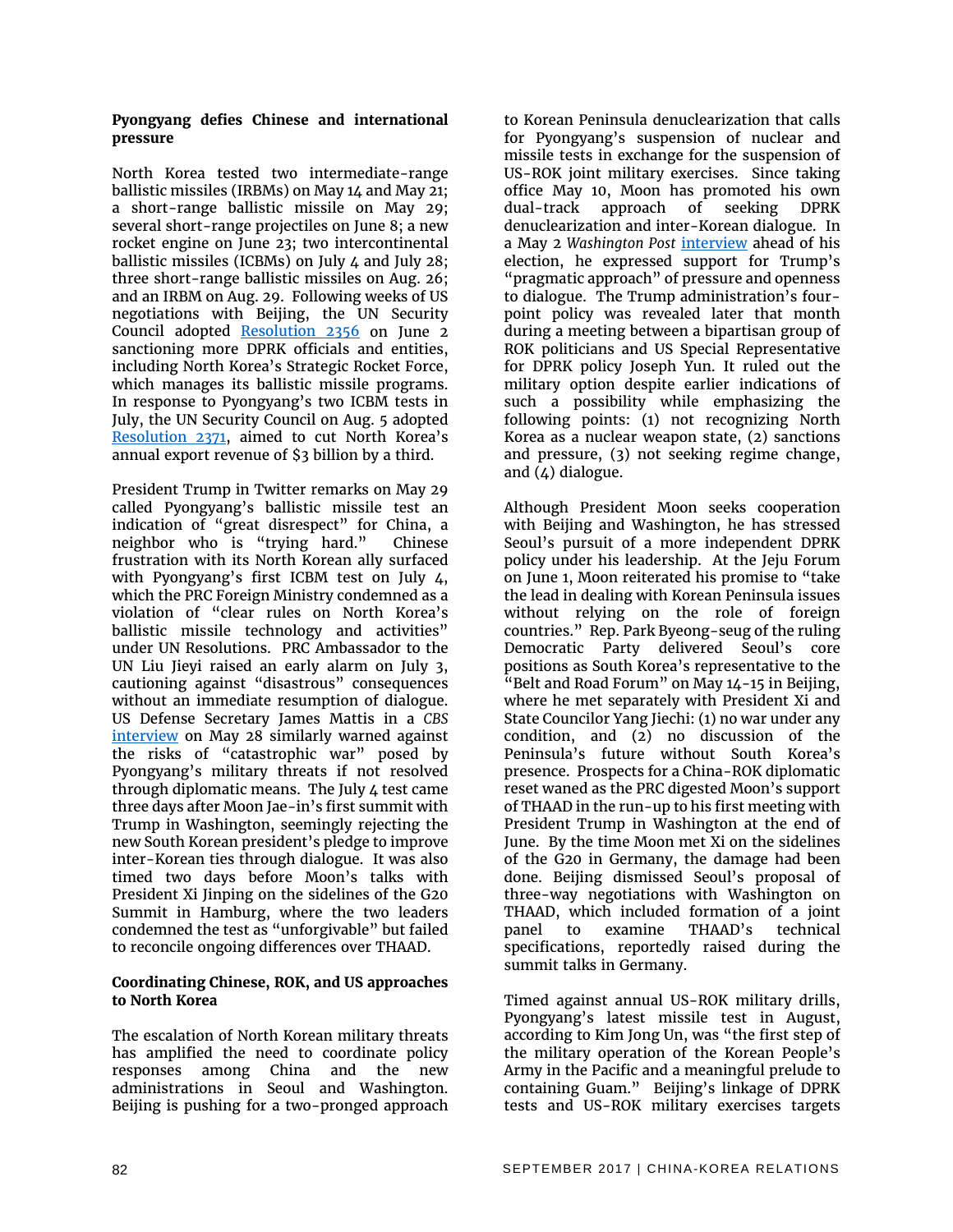what China has long identified as a lack of trust between North Korea and the United States, as Foreign Minister Wang Yi outlined in his joint press [conference](http://news.xinhuanet.com/english/2017-05/27/c_136319832.htm) with Russian counterpart Sergei Lavrov on May 26. He Lei, vice president of the PLA Academy of Military Science, similarly identified Pyongyang and Washington's mutual suspicion as the primary source of the nuclear impasse in his [speech](https://www.iiss.org/en/events/shangri-la-dialogue/archive/shangri-la-dialogue-2017-4f77/special-sessions-7894/session-2-c938) at the 2017 Shangri-La Dialogue in Singapore on June 2-4, where regional attention centered on North Korea and the Trump administration's Asia policy.

#### **China's strained relations with Seoul and Pyongyang**

Although Beijing has welcomed both US-DPRK contact and Moon's inter-Korean reconciliation initiatives, the immediate obstacles to regional coordination lie in China's own strained ties with both Pyongyang and Seoul. The *Korean Central News Agency (KCNA)* on May 3 directly [attacked](http://dprk-doc.com/en/archives/1040) China, arguing that, "the DPRK will never beg for the maintenance of friendship with China" and will pursue nuclear weapons "no matter how valuable the friendship is." While past criticisms have refrained from identifying China by name, this article explicitly targeted the *People's Daily* and *Global Times* for voicing North Korea's threat to China's national interests as mouthpieces of the Chinese Communist Party and government. In an Aug. 25 *KCNA* article, Jong Myong Chol of the Institute of International Studies of Korea criticized "some big neighboring countries" for supporting recent US-led sanctions, an apparent reference to China and Russia.

Chinese officials quickly welcomed the chance to "reset" China-ROK ties after the presidential victory of Moon Jae-in, who during the election campaign displayed a [cautious](https://www.washingtonpost.com/news/worldviews/wp/2017/05/02/interview-with-moon-jae-in-set-to-become-south-koreas-next-president/?utm_term=.179ecc023487) attitude toward THAAD, which an early May *Xinhua* [commentary](http://news.xinhuanet.com/english/2017-05/10/c_136271485.htm) characterized as Seoul's "major foreign policy mess." In a press [release](http://news.xinhuanet.com/english/2017-05/23/c_136307785.htm) following Pyongyang's May 21 missile test, Foreign Minister Wang Yi indicated that "the new South Korean administration has brought new changes to the country's China policy, and its attitude towards China is also different from that of its predecessor." Pyongyang's provocations since Moon's move into office, however, present limited options for bilateral and regional dialogue.

#### **One Belt, One Road and the AIIB: an opportunity for engagement?**

Pyongyang's first missile launch in May disturbed both Moon's inauguration and Beijing's hosting of the "Belt and Road Forum" on May 14-15, the highest-profile meeting of Xi's Belt and Road Initiative (BRI) since it was launched in 2013. Gathering at least 28 heads of state and government according to official Chinese sources, the forum also brought together ROK and DPRK delegations led by Rep. Park Byeong-seug and North Korea's Minister of External Economic Relations Kim Yong Jae. Many South Korean observers saw Park's attendance as an occasion for advancing Xi and Moon's "mutual consensus on repairing South Korea-China relations," reached in telephone talks in May immediately after Moon's election. Such hopes to renew ties continued over a threeday visit by Moon's new special envoy to China, Lee Hae-chan, on May 18-20, during which he met President Xi, State Councilor Yang Jiechi, and Foreign Minister Wang Yi. However, the protocol for the Xi-Lee meeting rankled South Korean media, which noted that Lee was seated in a subordinate position to that of Xi, in contrast to his visit to Beijing 15 years earlier as Roh Moo-hyun's special envoy, at which time Lee was treated as an equal in his meeting with Hu Jintao.

South Korea's hosting of the AIIB's second annual meeting on Jeju Island on June 16-18 presented another opportunity for reengagement. Moon in his opening address praised the region's "great potential to lead the global economy" and noted close alignment between the bank's plans and his own agenda for national development, including new infrastructure investment and job creation. His first international meeting as ROK president, the AIIB gathering also served as Moon's platform for seeking regional support for inter-Korean economic integration and broader regional peace. However, as a *Xinhua* [article](http://news.xinhuanet.com/english/2017-05/15/c_136285696.htm) suggested in May, Chinese calls for reviving ties with Seoul through such regional economic initiatives remain dampened by skeptical perceptions of Xi's project as merely "political rhetoric."

Anticipation of closer cooperation under the Moon administration waned as China and South Korea marked their  $25<sup>th</sup>$  year anniversary of diplomatic ties in August, which reflected intensified friction over THAAD and China's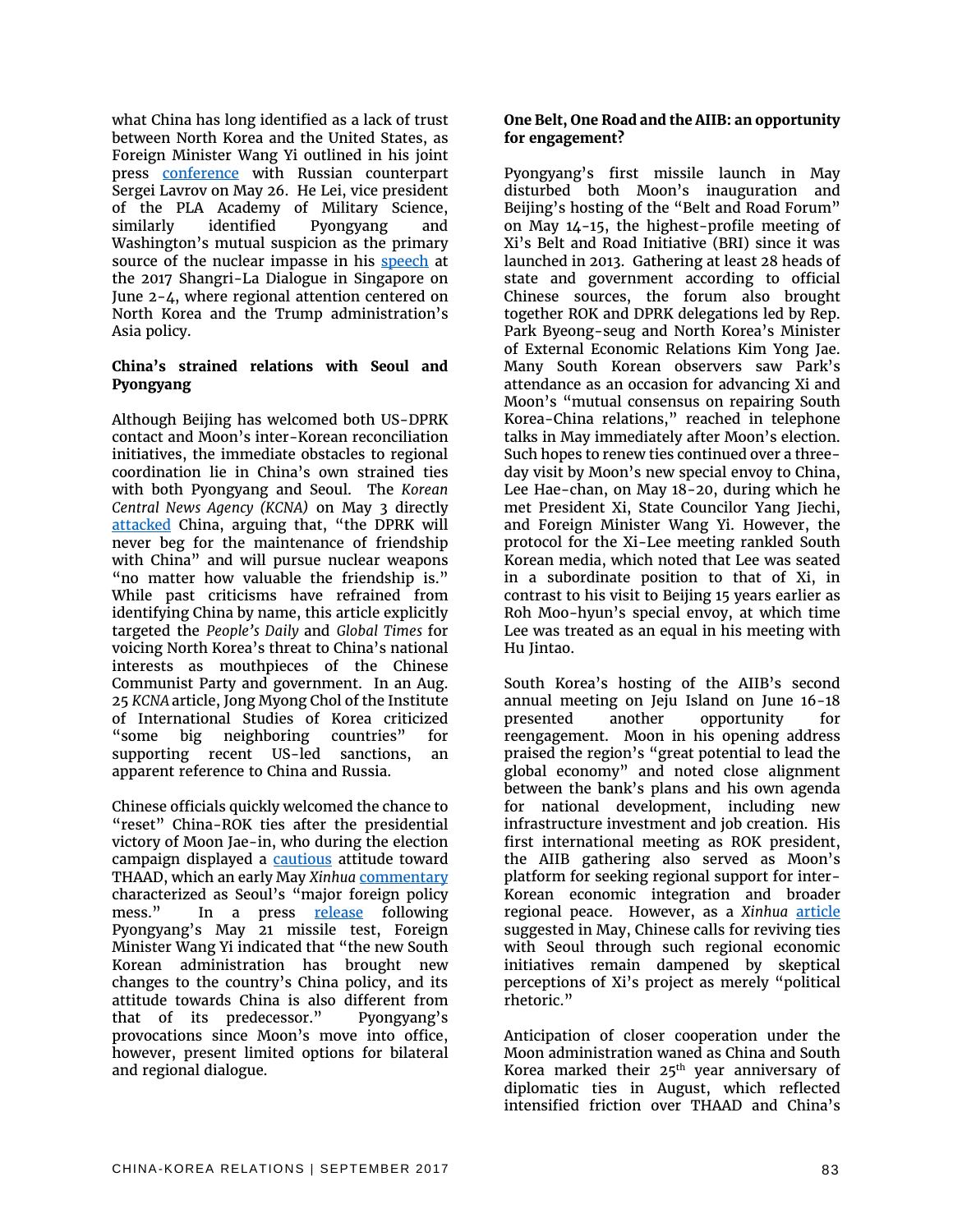economic retaliation. At the fifth China-ROK Public Diplomacy Forum in Jeju on Aug. 17, PRC Ambassador Qiu Guohong called THAAD China and South Korea's "most difficult challenge" since normalization. The PRC Foreign Ministry stepped up Beijing's warnings against "necessary measures" since THAAD became operational in early May. The China-ROK Strategic Dialogue in Beijing on June 20, led by Vice Foreign Ministers Zhang Yesui and Lim Sung-nam, made no progress in narrowing differences. Ahead of his state visit to Russia, Xi Jinping criticized THAAD for undermining regional stability and Korean Peninsula denuclearization in an interview with Russian media on July 3. China Institute of International Studies head Jiang Yuechun [told](http://english.yonhapnews.co.kr/search1/2603000000.html?cid=AEN20170817006851315) *Yonhap* on Aug. 17 that the THAAD deployment would drive a regional arms race in Northeast Asia. South Korean observers stress the gravity of the THAAD issue with China, which, unlike past bilateral disputes over history or trade, involves conflicting geopolitical interests between China and the US and appears to have imposed clear bounds on development of Sino-ROK relations. Furthermore, Beijing's policy rhetoric and actions have fired up South Korea's domestic debates on the future of the US-ROK alliance in response to Trump's critical attitude toward burden sharing.

#### **Pressure shifts to China**

The escalation of Pyongyang's military threats has shifted US and ROK pressure increasingly toward China through secondary sanctions and other policy measures. President Moon in a June 22 *Reuters* [interview](https://www.reuters.com/article/us-southkorea-politics-moon-exclusive/exclusive-south-korea-president-calls-on-chinas-xi-to-do-more-on-north-korea-nuclear-program-idUSKBN19D0VR) argued that Chinese efforts to punish North Korea have yielded "no tangible results," noting that "without the assistance of China, sanctions won't be effective at all." Held just days after the death of detained US college student Otto Warmbier in North Korea, the inaugural US-China Diplomatic and Security Dialogue on June 21, was led by US Secretary of State Rex Tillerson and Secretary of Defense Jim Mattis, and PRC State Councilor Yang Jiechi and PLA chief Gen. Fang Fenghui. DPRK denuclearization and the full implementation of UN resolutions were priority issues. Calling North Korea Washington's "top security threat," Tillerson stressed Beijing's "diplomatic responsibility to exert much greater economic and diplomatic pressure on the regime." President Trump on June 20 acknowledged China's limited influence over Pyongyang, stating on Twitter: "While I greatly appreciate

the efforts of President Xi & China to help with North Korea, it has not worked out. At least I know China tried!" In his efforts to close any perceived gaps with Trump, Moon has unhesitatingly supported the US push for stronger sanctions enforcement by China.

On May 4, the US House of Representatives passed a bill authorizing sanctions on North Korea's suppliers of crude oil, targeting China as the North's principal energy source. While China's ban of coal imports from February supported UN sanctions, recent Chinese media debates on cutting off North Korea's oil supply fed rumors of a shift toward tougher measures should Pyongyang continue provocations, including a sixth nuclear test. (China ultimately decided against a North Korea oil cut-off, opting instead for a cap in UN Security Council discussions following North Korea's September 2017 nuclear test.) China is reported to have imposed a limited three-day suspension of its crude oil supply to the North more than a decade ago in 2003, citing technical issues as a reason for the temporary cut-off after Pyongyang launched a ballistic missile. Sun Xingjie of Jilin University [indicated](http://www.scmp.com/news/china/diplomacy-defence/article/2091588/china-might-agree-un-oil-embargo-north-korea) to the *South China Morning Post* in April that China's suspension of crude oil supplies would have to last for at least half a year to have a significant impact. South Korean analysts remained very skeptical about the prospect of China's imposition of such an oil embargo given the implications for North Korea's internal stability.

A day after the UN's adoption of its August resolution, China warned North Korea against additional provocations in talks between PRC Foreign Minister Wang Yi and counterpart Ri Yong-ho on Aug. on the sidelines of ASEAN meetings in Manila, where Wang also met ROK counterpart Kang Kyung-wha. In line with the August resolution, China's Ministry of Commerce pledged to enforce sanctions banning imports of coal, iron, iron ore, lead, and seafood from Aug. 15. According to the Korea Trade-Investment Promotion Agency (KOTRA), the import ban will reduce North Korea's exports to China by \$1.53 billion, amounting to 62 percent of goods sold to China at the end of last year. China-DPRK trade reached \$6.06 billion last year and accounted for 93 percent of North Korea's total external trade. North Korea's total exports to China shrank by 32 percent in May, declining for the third consecutive month after China's import ban of North Korean coal in February. The drop in coal imports to zero in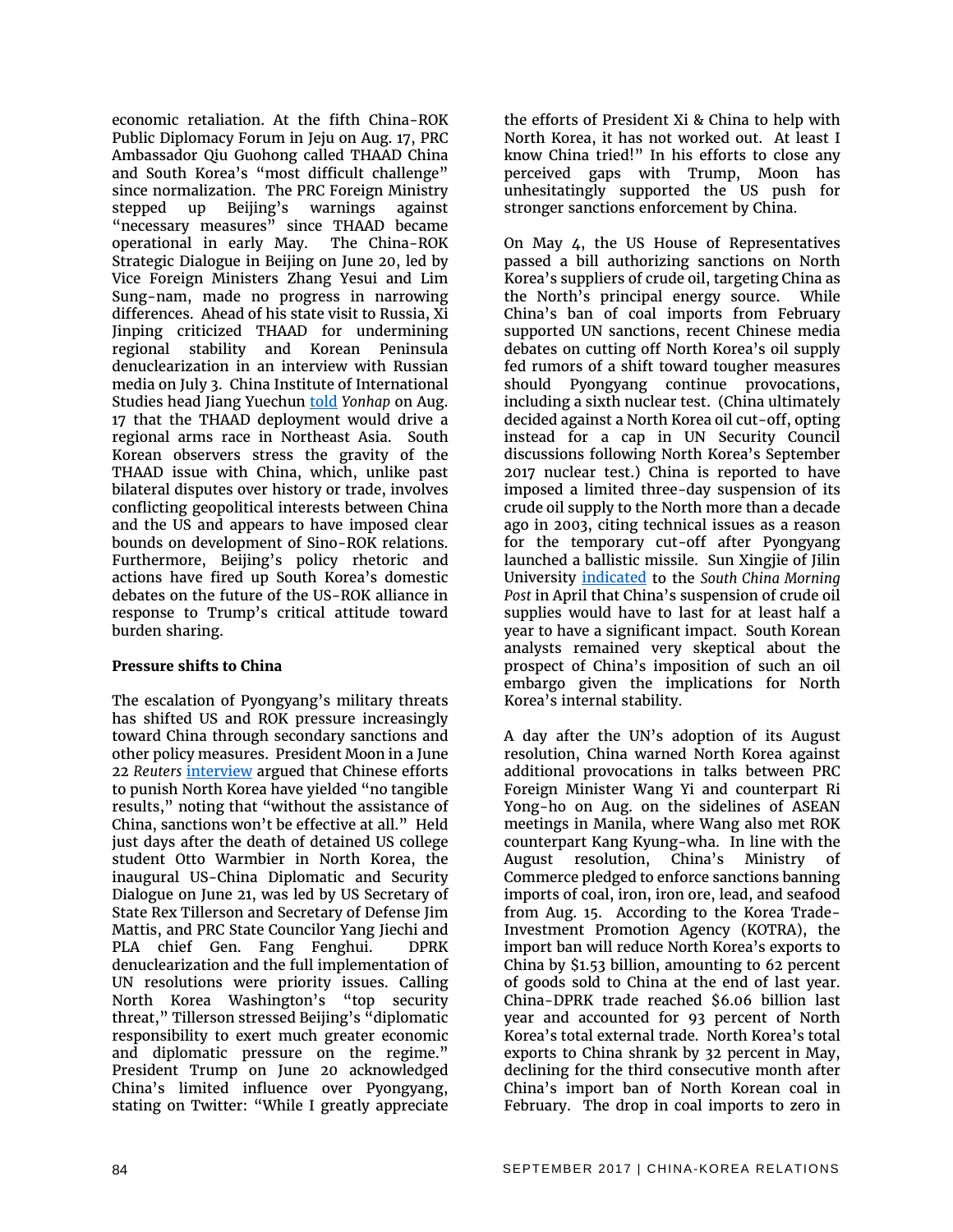March-May was accompanied by sharp increases in coal imports from other partners like Indonesia, Mongolia, and Russia.

As experts such as Zhang Tuosheng of the China Foundation for International and Strategic Studies [indicated](http://www.scmp.com/news/china/diplomacy-defence/article/2106873/china-energy-exports-north-korea-fall-sharply) in August, the decline in China's energy exports to North Korea may be a result of the North's growing self-sufficiency in meeting its energy needs rather than sanctions. A June [report](https://aparc.fsi.stanford.edu/sites/default/files/aparc-inss_joint_dprk_paper_6-1-2017.pdf) by Stanford University's Asia-Pacific Research Center and South Korea's Institute for National Security Strategy shows that North Korea's trade dependence on China has increased with the growing impact of international sanctions, with oil and food aid (excluded in official statistics) supporting military activities. KOTRA similarly indicated in May that Chinese electronic goods and automobiles are dominating the DPRK market as the North continues to manage the impact of prolonged sanctions. DPRK imports of LCD TVs from China in January-March this year increased by 90 percent on-year, while mobile phone imports, most of which are made in China, increased by 141 percent.

Ahead of Trump-Moon talks on June 29-30, US Treasury Secretary Steven Mnuchin announced Washington's blacklisting of Bank of Dandong as a "primary money laundering concern," a move that some predicted may have effects similar to the 2005 US sanctions on Macaubased Banco Delta Asia. The US Treasury also sanctioned two Chinese individuals and Dalian Global Unity Shipping Co. Complementing the August UN resolution, the US Treasury Department on Aug. 22 announced new sanctions on 16 individuals and entities mainly from China and Russia. In addition to sanctions, US pressure on China has widened, to include Washington's downgrading of China's human trafficking status and approval of the first arms sales to Taiwan since Trump's inauguration.

#### **Pessimism looms over China-ROK interdependence**

Changes in the composition of South Korean exports to China, currently led by the IT sector, reflect the structural transformation of the bilateral economic relationship since normalization. While automobile exports have multiplied more than six times since 1992, they dropped by 91 percent in 2015-2016 with reduced Chinese demand for Korean cars. Seoul's export strategy now targets China's

consumer goods market, which according to the Hyundai Research Institute expanded to 15 percent of the US market last year compared to 3 percent in 2006. South Korea's share of the Chinese consumer goods market grew from 4.2 to 7.8 percent in 2011-2017, with beauty products accounting for almost three-quarters of ROK consumer exports to China.

South Korea's participation in the AIIB as its fifth biggest stakeholder (after China, India, Russia, and Germany) has also boosted prospects for cooperation in the infrastructure market, which the Asian Development Bank projects will amount to \$1.3 trillion annually in 2016-2030 among emerging Asian economies. In a meeting between AIIB President Jin Liqun and ROK Finance Minister Kim Dong-yeon on June 15 ahead of the AIIB's annual meeting in Jeju, Seoul agreed to invest \$8 million in the AIIB's Project Preparation Special Fund for developing countries. A Bank of Korea report in June urged local businesses and financial and government agencies to work together to facilitate South Korea's expansion into the growing Asian infrastructure market through the China-led bank. South Korean companies experienced a boom in sales in China's excavator market with China's increased spending on infrastructure, led by South Korea's biggest construction equipment producer Doosan Infracore, which accounted for 9 percent of the Chinese market share last April.

South Korea's long-term concerns remain fixed on the uneven nature of interdependence. China, as South Korea's biggest export market, accounted for 25 percent of ROK exports last year, but PRC exports to South Korea have hovered around 5 percent of total exports since 2000. Public opinion surveys suggest pessimistic perceptions of an increasingly competitive relationship. In a survey of KOTRA employees in China this summer, 38 percent of respondents indicated that South Korea will lose its position as the biggest exporter to China within the next two years. In terms of brand recognition, 46 percent already see South Korea as lagging behind China. Following Beijing's drive to boost domestic consumption, South Korean experts are calling for an export strategy that moves away from intermediary products, which made up 78 percent of South Korea's total exports to China in 2014 according to the latest figures from the Korea Center for International Finance.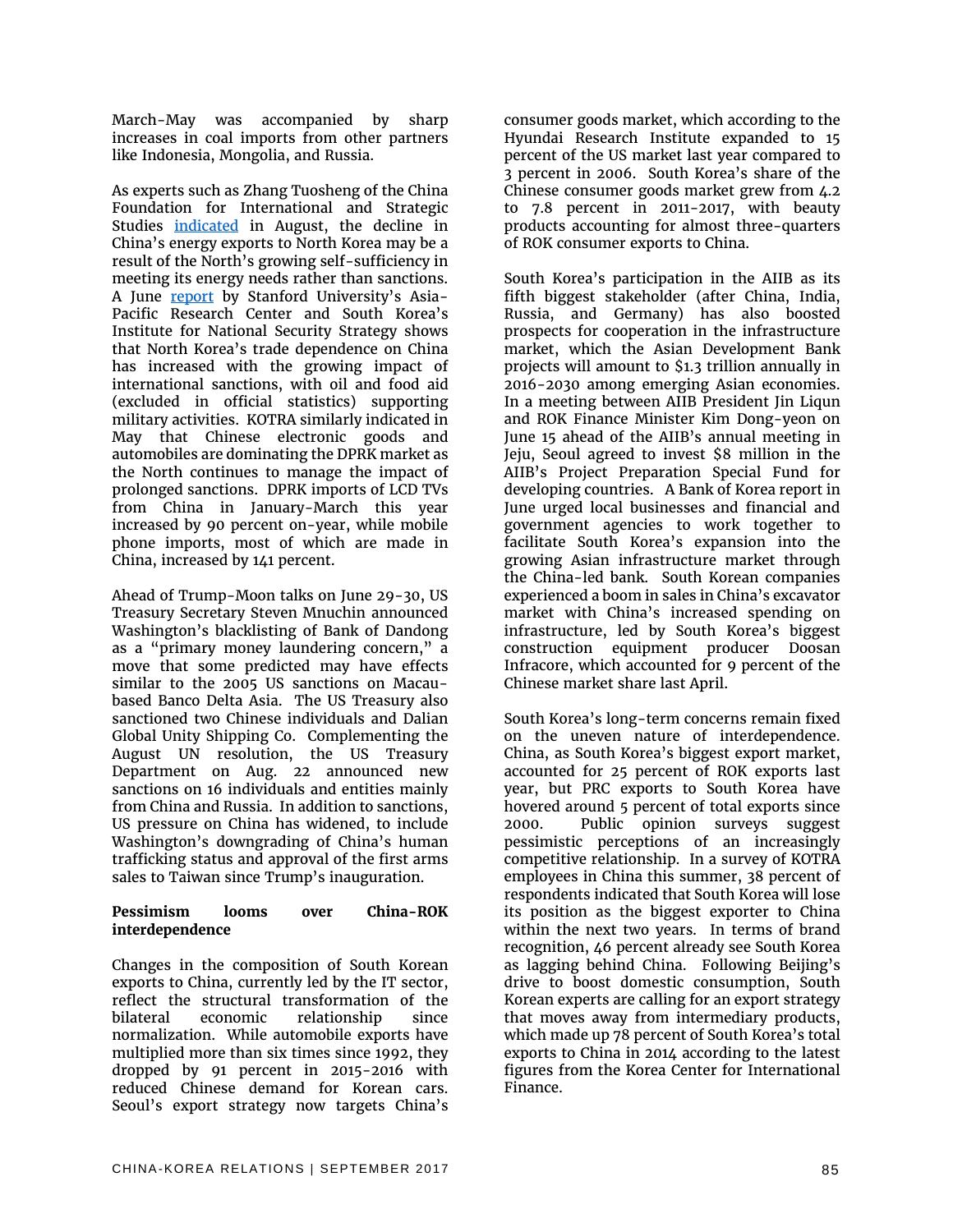PRC, ROK, and Japanese senior financial officials and central bankers in trilateral talks on the sidelines of an annual Asian Development Bank meeting in Yokohama on May 5 issued a strong statement of unity against "all forms of protectionism" amid concerns over Trump's protectionist orientation, following the March meeting of financial chiefs of the G20 economies. But China's lower-level representation by its deputy finance minister, and absence of bilateral talks between Ministers Xiao Jie and Yoo Il-ho, reflected political tensions over THAAD.

#### **Economic implications of the THAAD dispute**

South Korea's deepened economic dependence on China amplifies current concerns over the costs of China's economic retaliation against THAAD. Speaking at the Public Diplomacy Forum in Jeju, Jiang Yuechun of the China Institute of International Studies warned of economic costs for South Korea amounting to \$15 billion and a 0.59 percent decline in annual GDP should the THAAD controversy continue. Moon Jae-in's inauguration in May appeared to revive private and public exchanges, including local-level diplomatic and cultural exchanges, trade events, flight services, and tourism programs that were suspended or postponed last year amid the THAAD dispute. But local industry projections show that the losses for Lotte, South Korea's fifth biggest conglomerate, may amount to 2.5 trillion won (\$2.2 billion) should business disruptions continue through the end of the year. Food product rejections, representing 14.5 percent of all product rejections, almost quadrupled in March and April compared to the same period last year according to the Korea Agro-Fisheries and Food Trade Corporation, mostly for violating local label and packaging rules. The Korea International Trade Association on June 16 revealed China's blacklisting of 24 South Korean manufacturers and exporters of cosmetics and food products for failing to meet quality standards. Furthermore, South Korea's leading retailer Shinsegae in May announced E-Mart's voluntary withdrawal from China, citing poor performance and failure to fully assimilate the brand into the local market.

The number of Chinese visitors to South Korea dropped by 47 percent on-year in January-July according to the Korea Tourism Organization, with an almost 70 percent decline in July alone. Following China's ban of group tours to South Korea in March, the number of travelers on Chinese routes operated by domestic carriers dropped by 45 percent from 2.04 million to 1.12 million in July according to the Ministry of Land, Infrastructure and Transport. In July, Shenyang banned local tour agencies from issuing visas for individual travel to South Korea, mainly to target unauthorized Chinese travelers. On the South Korean side, the number of South Korean visitors to China almost halved in March-May, and accounted for 15 percent of all outbound Korean travelers compared to 33 percent in the same period last year. South Korean travel agencies reported a more than halving of travelers to China, accompanied by an expansion in the number of travelers to Southeast Asia and Japan.

South Korean businesses in China point to a historic low point since the "Korean Wave" of the 2000s, characterized by weakening competitiveness and political frictions over THAAD. Once among the biggest beneficiaries of normalization, the Korean entertainment industry [sees](http://english.yonhapnews.co.kr/search1/2603000000.html?cid=AEN20170818004600315) itself as a victim of geopolitics, facing the hardest pressures of anti-Korean sentiment and state restrictions since entering the Chinese market 25 years ago. A South Korean public opinion poll by the Asan Institute for Policy Studies showed a sharp increase in negative views of China's influence on South Korea from 21 to 60 percent in just two years since 2015.

#### **Conclusion: prospects under Moon**

Hopes for ["resetting"](http://news.xinhuanet.com/english/2017-05/10/c_136271485.htm) ties between Beijing and Seoul centered on the need for the new leadership under President Moon to address regional stability (by suspending THAAD) and revive South Korea's economic growth, both of which require closer engagement with China. At the China-ROK Public Diplomacy Forum in August, PRC Ambassador to South Korea Qiu Guohong [identified](http://english.yonhapnews.co.kr/search1/2603000000.html?cid=AEN20170818003800315) THAAD as the "most difficult challenge" facing bilateral relations but emphasized a 25-year trend of "practical benefits" of cooperation that "cannot be reversed." ROK Ambassador to China Kim Jangsoo in a *Yonhap* [interview](http://english.yonhapnews.co.kr/search1/2603000000.html?cid=AEN20170821006000315) on Aug. 22 similarly expressed confidence in building a constructive relationship with China through closer communication. But Moon was unable to generate diplomatic space between the US and South Korea, which Beijing appears to have made a prerequisite for stabilizing Sino-South Korean relations. It turns out to have been an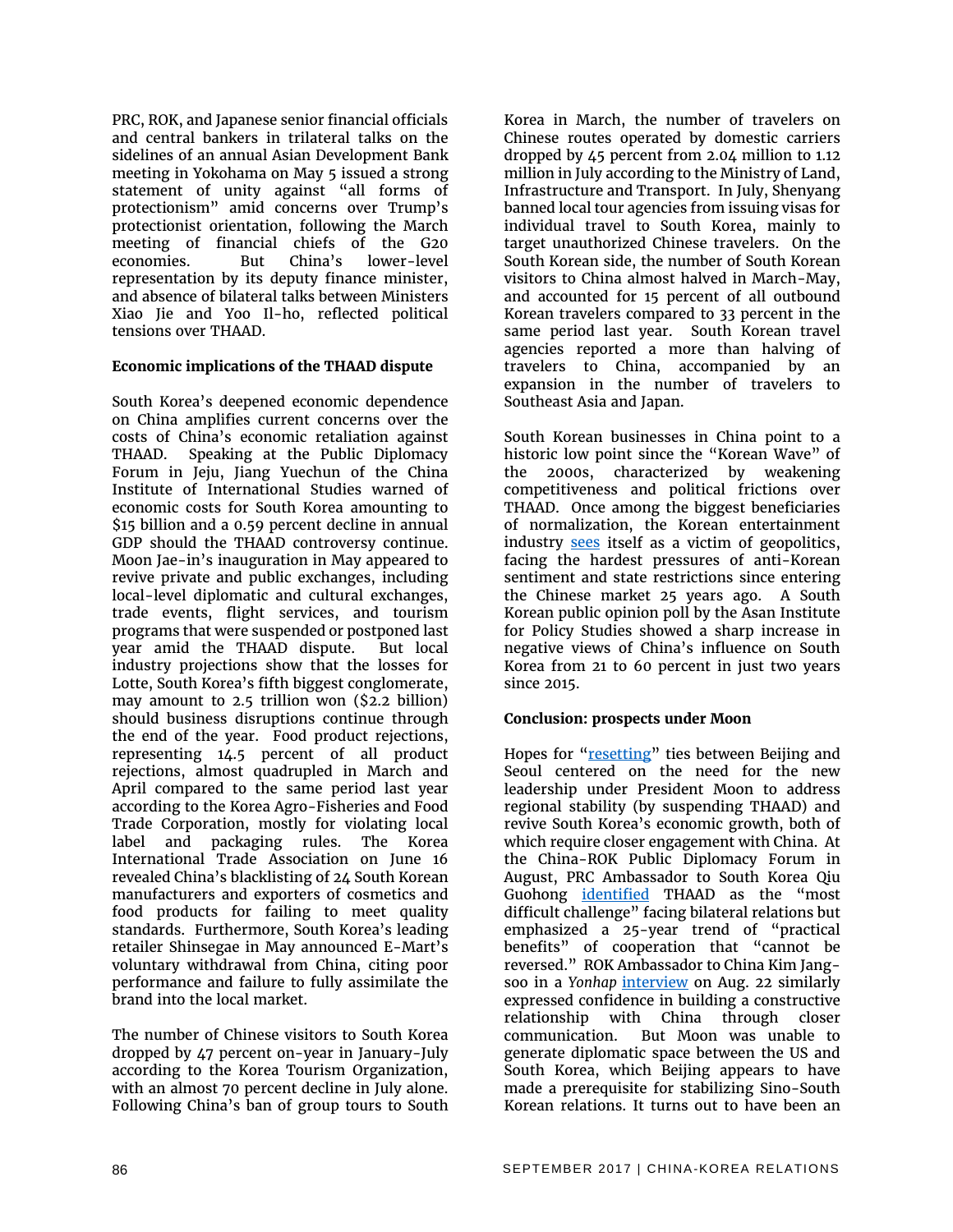impossible ask for a South Korea that cannot tolerate any gaps with its primary alliance partner and security guarantor, the US. Moon's approach to foreign policy has been realistic and pragmatic, while China's pressure strategies against South Korea have proven to be unrealistic, costly, and counterproductive.

Many South Koreans find that President Moon came into office under the worst external conditions ever faced by a new South Korean leader, including North Korea's military threats, Trump's alliance policy, and tensions among Northeast Asian neighbors. This environment has vitiated his campaign agenda of forging a new path of engagement with Pyongyang, upgrading the alliance relationship with Washington, and advancing regional<br>multilateral cooperation, revealing the multilateral cooperation, revealing the constraint that dictates South Korea's navigation of relations between Washington and Beijing. Ironically, just when Seoul would not be blamed for looking hard at alternatives to alliance under a US president who questions prior assurances and maximizes tactical uncertainty, Beijing has removed itself from consideration as an alternative patron by pursuing bullying tactics and distancing itself from Seoul. China's estrangement from both Pyongyang and Seoul is a product of paralysis in Chinese policies toward the Korean Peninsula and undercuts Chinese interests and influence toward a critical set of neighbors on its periphery. As with almost every Chinese policy, there is no choice but to wait and see how things play out after the dust settles on China's October Party Congress.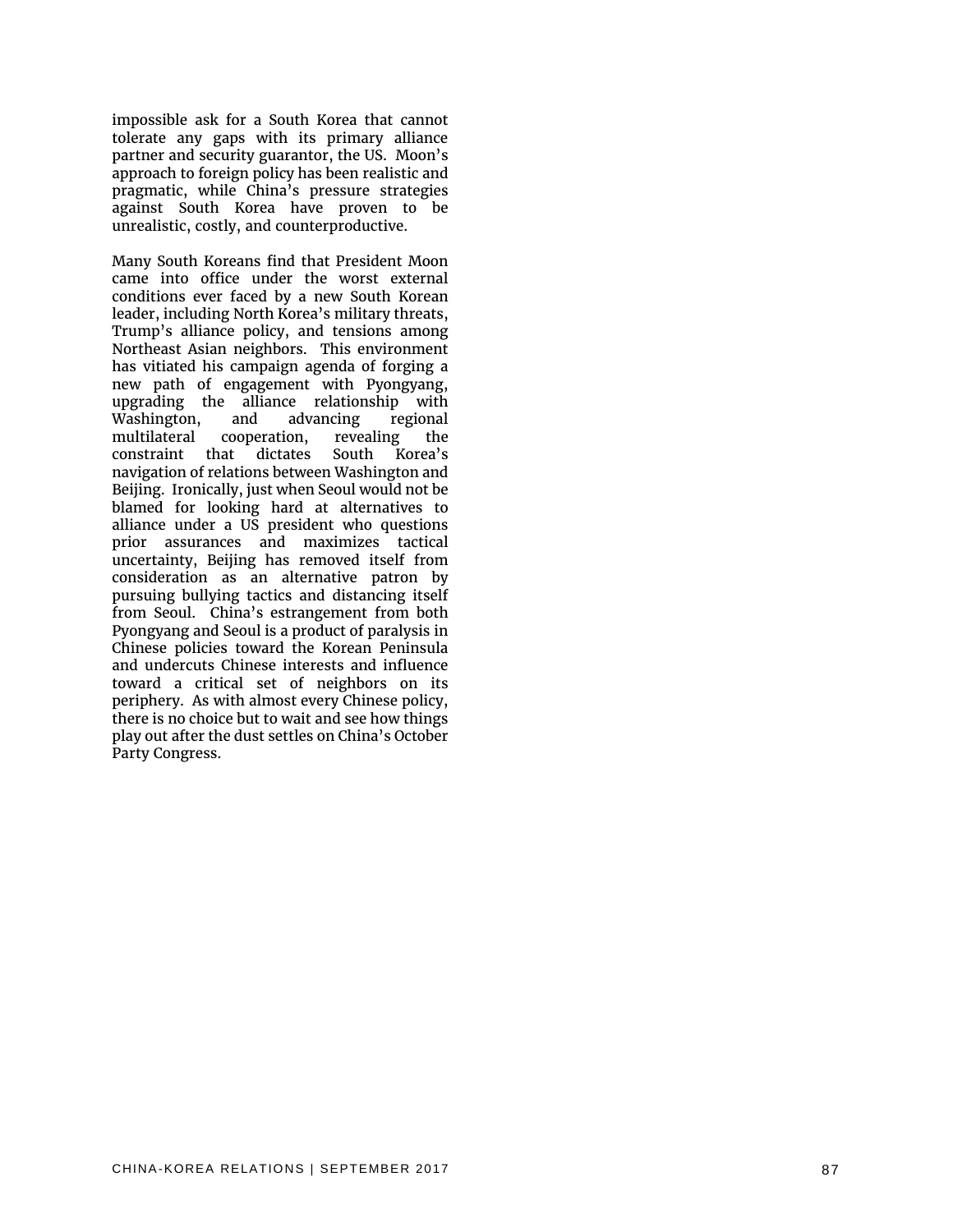## **CHRONOLOGY OF CHINA-KOREA RELATIONS**

#### **MAY – AUGUST 2017**

**May 3, 2017:** A *Korean Central News Agency (KCNA)*  commentary criticizes China for criticizing the DPRK's nuclear weapons program.

**May 3, 2017:** China Southern Airlines resumes its Cheongju-Yanji flight services.

**May 5, 2017:** PRC, ROK, and Japanese finance and central bank officials hold trilateral talks in Yokohama on the sidelines of an annual meeting of the Asian Development Bank.

**May 10, 2017:** President Xi Jinping congratulates Moon Jae-in on his election as ROK president.

**May 11, 2017:** Presidents Xi and Moon hold telephone talks

**May 11, 2017:** ROK Foreign Minister Yun Byungse sends a message to PRC counterpart Wang Yi expressing condolences for the death of former Vice Prime Minister Qian Qichen.

**May 11, 2017:** ROK Vice Foreign Minsiter Lim Sung-nam requests Chinese government assistance in managing a school bus accident in Weihai that left 10 South Korean children dead.

**May 14-15, 2017:** ROK and DPRK delegations attend China's Belt and Road Forum for International Cooperation in Beijing.

**May 14, 2017:** North Korea conducts a missile test.

**May 14-15, 2017:** President Xi and State Councilor Yang Jiechi meet a ROK delegation led by Rep. Park Byeong-seug on the sidelines of the Belt and Road Forum in Beijing.

**May 14, 2017:** Rep. Park of ROK ruling Democratic Party and DPRK Minister of External economic relations Kim Yong-jae meet on sidelines of the Belt and Road Forum in Beijing.

**May 15, 2017:** Former ROK Prime Minister Lee Hae-chan is appointed special envoy to China.

**May 18-20, 2017:** President Moon's special envoy Lee visits China and meets President Xi and State Councilor Yang on May 19 and Foreign Minister Wang Yi on May 18.

**May 21, 2017:** North Korea test-fires a ballistic missile.

**May 22, 2017:** UN Security Council condemns North Korea's missile test.

**May 22, 2017:** PRC Foreign Minister Wang Yi releases a press statement expressing hopes for improving China-Korea relations.

**May 23, 2017:** PRC Foreign Ministry expresses support for the Moon administration's reported plans for inter-Korean reconciliation.

**May 24, 2017:** Dozens of South Koreans sue the PRC and ROK governments over the health costs associated with fine dust pollution.

**May 24, 2017:** SK chief Chey Tae-won to meet government and business leaders and participate in the Korea Foundation-Fudan University-hosted Shanghai Forum.

**May 26, 2017:** PRC Foreign Minister Wang Yi at a joint press conference with Russian counterpart Sergei Lavrov in Moscow calls for a peaceful resolution to the Korean nuclear issue.

**May 29, 2017:** North Korea fires a short-range missile toward the East Sea.

**May 31-Jun. 1, 2017:** PRC Foreign Ministry expresses concern over the delivery of four additional THAAD launchers to the ROK.

**May 31, 2017:** Shinsegae Vice Chairman Chung Yong-jin announces E-Mart's withdrawal from China.

**June 1, 2017:** PRC Foreign Ministry expresses support for Seoul's steps to approve inter-Korean civilian contact.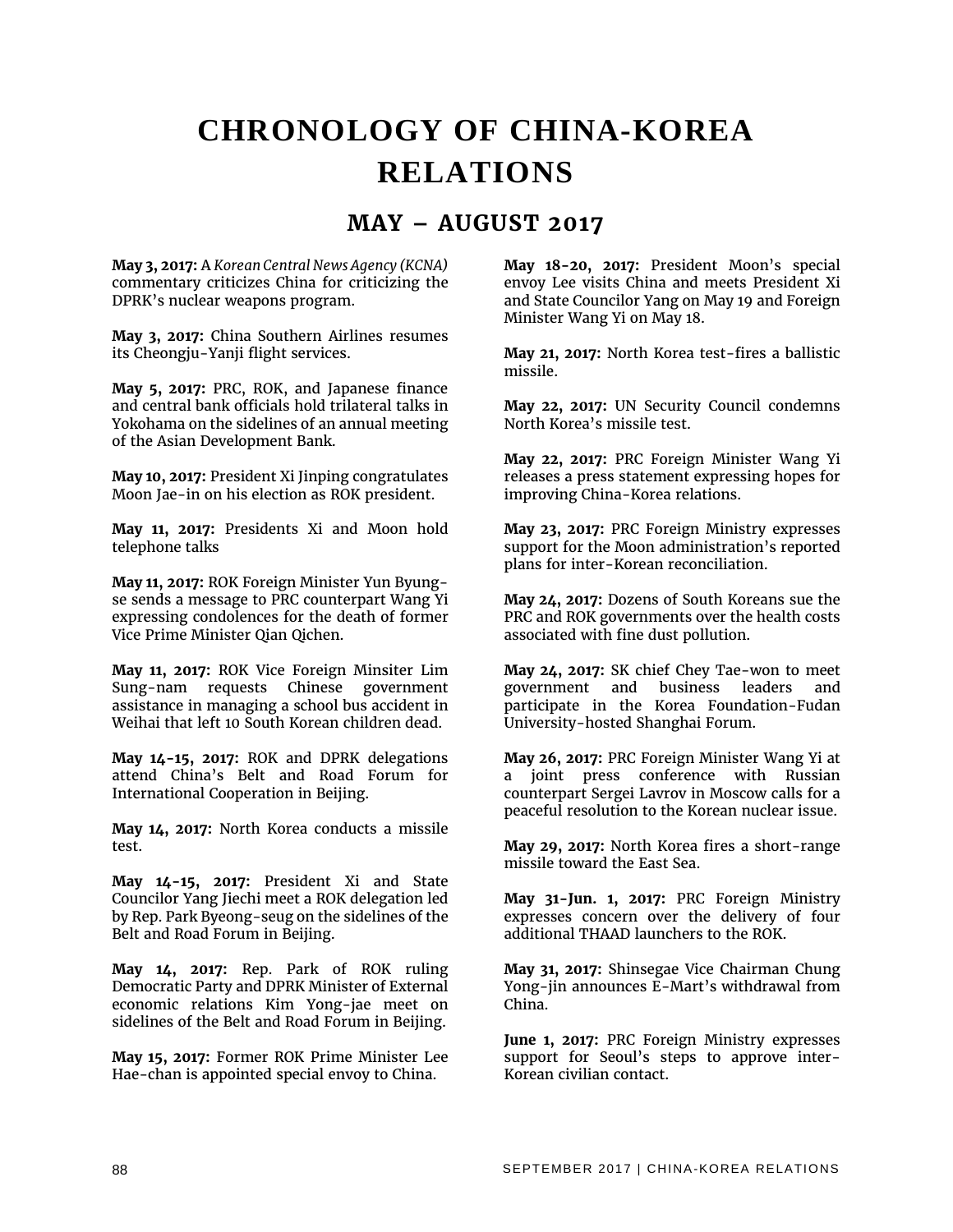**June 1-3, 2017:** Chinese and South Korean virtual reality (VR) companies hold an investment forum on the sidelines of the 2017 Busan VR Festival.

**June 2-4, 2017:** PRC and ROK officials and experts attend the 2017 [Shangri-La Dialogue.](https://www.iiss.org/en/events/shangri-la-dialogue/archive/shangri-la-dialogue-2017-4f77) 

**June 2, 2017:** UN Security Council adopts Resolution 2356 sanctioning North Korea.

**June 4, 2017:** North Chungcheong provincial government announces that Cheongju International Airport has resumed flights to China.

**June 7, 2017:** China Cultural Center in Seoul and *Yonhap News Agency* agree to promote cultural exchanges.

**June 8, 2017:** PRC Foreign Ministry calls for restraint after North Korea launches several short-range projectiles toward the East Sea.

**June 8, 2017:** Second China-ROK-Japan Trilateral High-Level Dialogue on the Arctic is held in Tokyo.

**June 14, 2017:** China's Foreign Ministry welcomes former US basketball player Dennis Rodman's visit to North Korea.

**June 15, 2017:** Asian Infrastructure Investment Bank (AIIB) President Jin Liqun and ROK Finance Minister Kim Dong-yeon meet in Jeju. South Korea agrees to invest \$8 million in the AIIB Project Preparation Special Fund.

**June 16-18, 2017:** South Korea hosts the AIIB's second annual meeting of the board of governors in Jeju. President Moon delivers a congratulatory address.

**June 16, 2017:** PRC and ROK Finance Ministers Xiao Jie and Kim Dong-yeon meet on the sidelines of the AIIB meeting in Jeju.

**June 16, 2017:** PRC Foreign Ministry expresses support for inter-Korean reconciliation after President Moon proposes dialogue between the two Koreas.

**June 16, 2017:** Korea International Trade Association indicates that China has blacklisted 24 South Korean manufacturers and exporters.

**June 20, 2017:** ROK Vice Foreign Minister Lim Sun-nam meets State Councilor Yang Jiechi in Beijing and holds a high-level strategic dialogue with PRC counterpart Zhang Yesui.

**June 20, 2017:** China Geological Survey, Korea Institute of Geoscience and Mineral Resources, and Geological Survey of Japan hold the Trilateral GeoSummit in Jeju.

**June 21, 2017:** US-China Diplomatic and Security Dialogue meets and announce agreement not to do business with UN-blacklisted DPRK entities, and work together toward denuclearization.

**June 22, 2017:** President Moon in a *Reuters* interview discusses China's North Korea policy.

**June 24, 2017:** ROK Foreign Ministry extends condolences over deaths from a landslide in Mao County, Sichuan.

**June 26, 2017:** Human Rights Watch urges China not to repatriate five DPRK defectors detained by Chinese authorities in June.

**June 27, 2017:** US State Department's annual *Trafficking in Persons Report 2017* classifies China among worst countries for human trafficking due to its complicity in DPRK forced labor.

**June 27, 2017:** PRC Foreign Ministry expresses support for inter-Korean reconciliation after Seoul approves an aid group request to send humanitarian aid to the North.

**June 28, 2017:** PRC Vice Culture Minister Xiang Zhaolun, ROK First Vice Minister of Culture, Sports and Tourism Na Jong-min, and Japanese Parliamentary Vice-Minister of Economy, Trade and Industry Masaki Ogushi hold 10<sup>th</sup> Trilateral Cultural Content Industry Forum in Tokyo.

**June 29, 2017:** US Treasury Department announces that it has blacklisted Bank of Dandong, two Chinese individuals, and Dalian Global Unity Shipping Co. for their ties to North Korea.

**June 29-July 1, 2017:** PRC and ROK representatives attend the 15<sup>th</sup> East Asia Forum in Changsha, Hunan.

**July 3, 2017:** China's Ambassador to the UN Liu Jieyi calls for dialogue with North Korea.